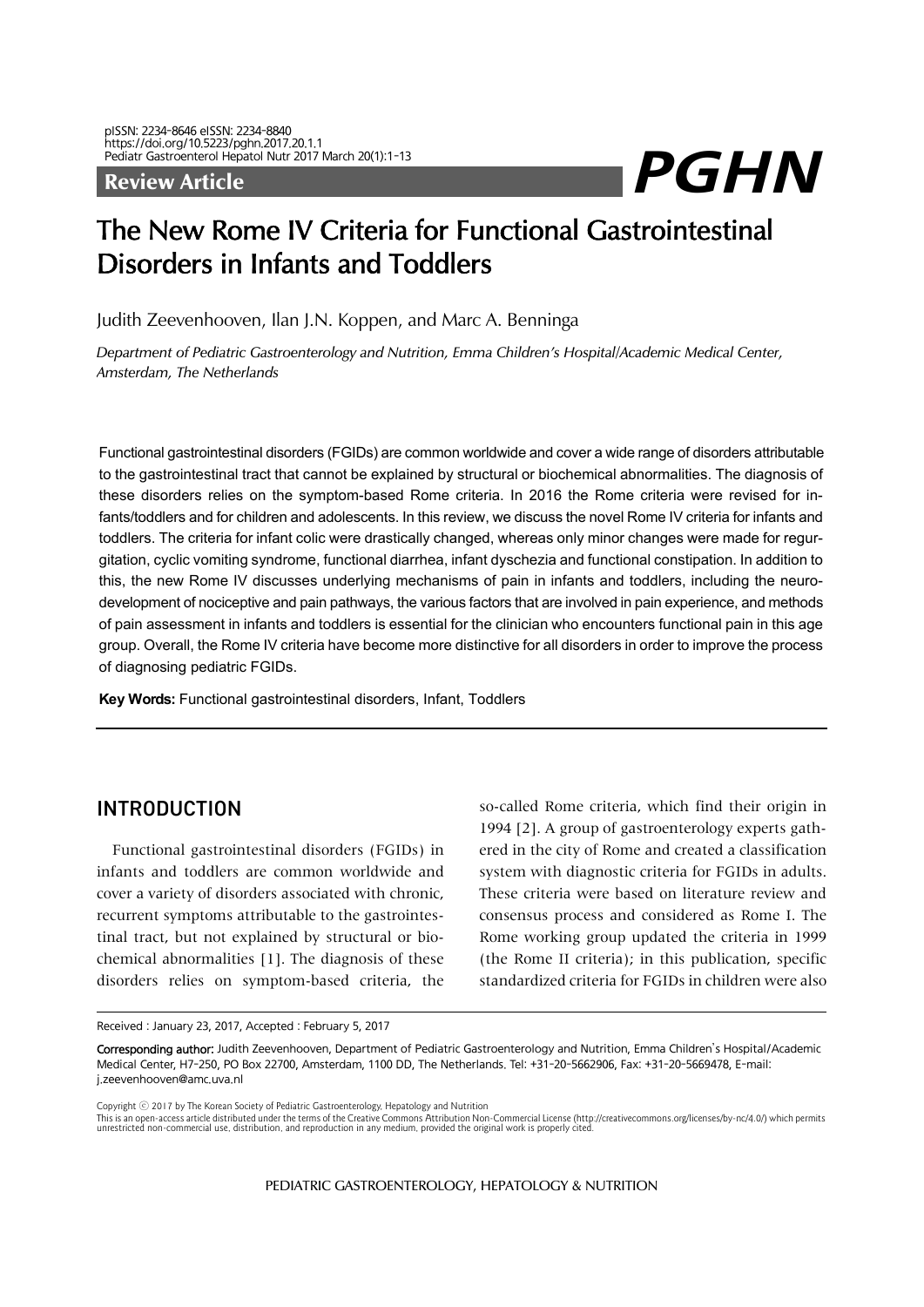provided by a group of pediatric gastroenterology experts [3]. The pediatric Rome II criteria were mainly based on knowledge of FGIDs in adults and a consensus process, because at that time literature on FGIDs in children was scarce. Since the publication of the Rome II criteria, the literature concerning these disorders in children has expanded. This led to revisions of the criteria and in 2006 the Rome III criteria were presented [4]. With the introduction of the Rome III criteria a distinction was made between FGIDs in younger children (neonate/toddler) and older children (child/adolescent) [5,6]. Over the past decade, knowledge regarding FGIDs in neonates and toddlers has further improved, which has resulted in the recently published Rome IV criteria [1]. Fig. 1 shows the various FGIDs in children under 4 years of age and the age at which they occur. The complete Rome IV criteria are provided in Appendix 1 [1].

### IMPACT

Reported prevalence rates of FGIDs in neonates and toddlers vary between 27.1% and 38.0%, with the most prevalent disorders being infant regurgitation and functional constipation (1-25.9% and 1-31%, respectively) [7]. Infants and toddlers with an FGID display a reduced quality of life and visit medical professionals more often compared to healthy controls [8]. Moreover, the impact on the families of affected children is considerable. Recurrent unexplained symptoms in young children can cause

concerns for caretakers, especially because young children are unable to adequately describe emotions or pain. Whether these parental concerns result in health care utilization or not depends on the coping style of parents, their perception of their child's symptoms and previous experiences they have had. During a consultation, clinicians should realize that these parental factors are as important as the child's symptoms. Especially because the diagnosis of an FGID mainly relies on parental reports and interpretations of their child's symptoms. This makes the diagnostic process challenging and underlines the importance of strict criteria for FGIDs in this age group.

In this review article, we will discuss FGIDs that may occur in neonates and toddlers, focusing on the epidemiology, pathophysiology, diagnostic Rome IV criteria and treatment options. Only two population-based epidemiological studies assessing the prevalence of FGIDs in neonates and toddlers according to the Rome III criteria have been published in the English literature. van Tilburg et al. [8] conducted a community-based survey study amongst 1,447 mothers in the United States (US) assessing the prevalence of FGIDs through maternal reports based on the Questionnaire on Pediatric Gastrointestinal Symptoms-Rome III Version (QPGS-RIII). Chogle et al. [9], surveyed the parents of children aged 0-48 months presenting at primary care clinics for a well-child visit in Colombia, they used a Spanish translation of the QPGS-RIII.



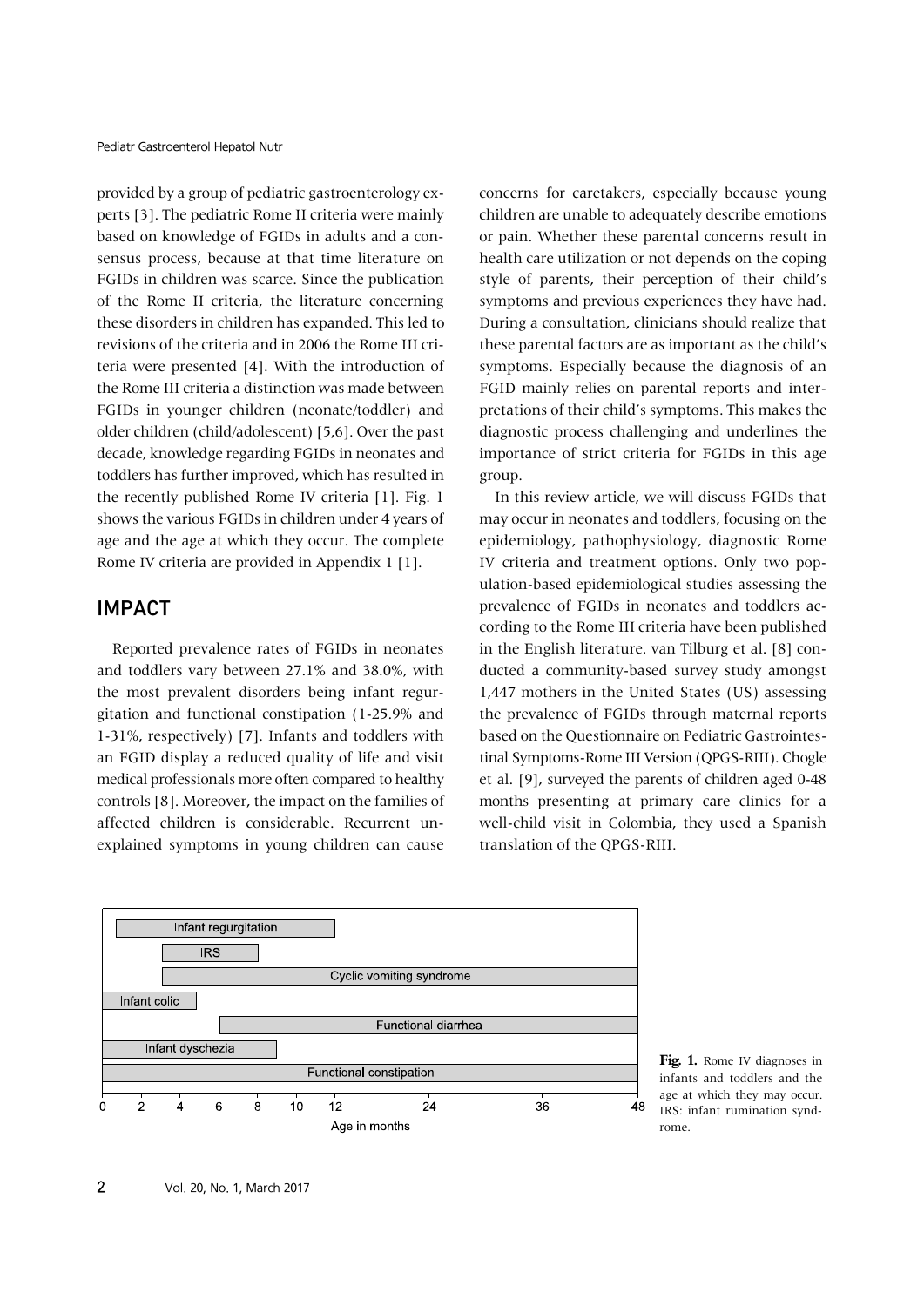### INFANT REGURGITATION

### Prevalence

Infant regurgitation is the most common FGID in infants  $(< 12$  months of age) with reported prevalence rates ranging from 8-26% in this age group [8,9]. At the peak age around 2-4 months, prevalence rates have been reported to be as high as 67-87% [10,11]. This wide range in prevalence rates might be explained by the different criteria that have been used to define regurgitation in the past [12].

### Presentation

When stomach contents move back into the esophagus, mouth, and/or nose involuntarily, this is called gastroesophageal reflux (GER). The term regurgitation is used when these gastric contents can be visualized. This phenomenon is part of the normal development of an infant and uncomplicated regurgitation is therefore not a sign of pathology. Contrarily, gastroesophageal reflux disease (GERD) defines the situation where GER leads to complications or contributes to tissue damage or inflammation [13]. In 2009, the guideline published by the North American Society of Pediatric Gastroenterology, Hepatology and Nutrition (NASPGHAN) and the European Society of Pediatric Gastroenterology, Hepatology and Nutrition (ESPGHAN) discriminated between infant regurgitation and GERD by adding "troublesome symptoms" as a diagnostic criterion for GERD [13]. Although infant regurgitation is a frequent reason for parental concern, it resolves spontaneously with age and it is not associated with negative long-term consequences.

### Rome IV

The Rome Working Committee agreed to leave "troublesome" symptoms out of the new Rome IV criteria, since quantitative methods to define "troublesome" are lacking and infants are not able to communicate if they are bothered by certain symptoms. No revisions were made for infant regurgitation in the Rome IV compared to the Rome III [1,5].

#### Treatment

The most important part of treatment is reassurance. The relationship between the caregiver and the child can be improved by redeeming the caregiver's fears about their child's condition. Furthermore, sources of physical and emotional distress should be identified and a suitable plan to abate them needs to be made [1]. Medical interventions are not required in the management of regurgitation. Additional conservative treatments include thickened feedings, anti-regurgitation formulas and positioning after meals [14-17].

### RUMINATION SYNDROME

#### Prevalence

Data regarding the prevalence of rumination syndrome in infants and toddlers are scarce and have only been published recently. van Tilburg et al. [8] showed that the prevalence of rumination syndrome was 2.4% in infants  $\leq$  1 year of age, and 1.9% in 1-3 year old children. Chogle et al. [9] found higher prevalence rates in these age groups (7.2% and 2.9%, respectively).

#### Presentation

In infant rumination syndrome, infants habitually and voluntarily regurgitate stomach contents into the oral cavity as an outing of self-stimulatory behavior, which is thought to arise in the context of longstanding social deprivation. Rumination syndrome may present clinically in patients from all ages, from infants to adults, and may occur in neurologically impaired children and adults [18].

### Rome IV

Only two small changes have been made in the Rome IV criteria for rumination syndrome compared to the Rome III criteria. The duration of complaints was changed in 2 months instead of 3 months in order to be consistent with the criteria for rumination for the older age groups. Furthermore, the word nausea has been eliminated from the criteria due to the difficulty of assessing this symptom in infants.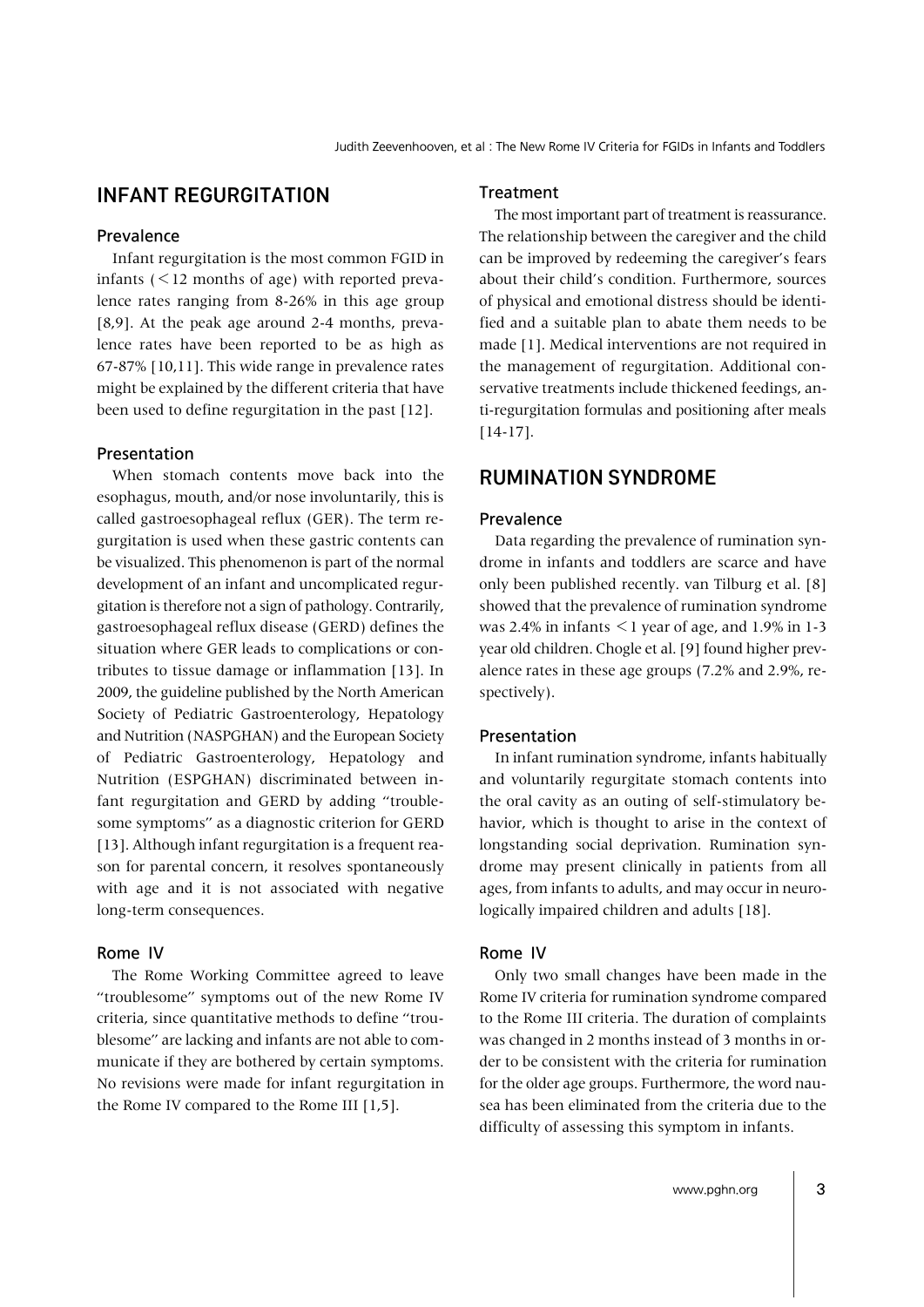### Treatment

Malnutrition is one of the major concerns in infant rumination syndrome, since previously swallowed food is repeatedly and excessively lost. Therefore, management aims at eliminating the need for ruminative behavior in order to improve the infant's nutritional status [1].

### CYCLIC VOMITING SYNDROME

### Prevalence

Cyclic vomiting syndrome (CVS) occurs from infancy to middle-age adulthood, with a peak prevalence between 2 and 7 years [19]. Based on maternal reports, the prevalence of CVS in the US was 0.0% in infants  $\leq$  1 year, and 3.4% in toddlers [8]. The population-based survey study from Colombia found the prevalence of CVS to be  $3.8\%$  in infants  $\leq 1$  year and 6.1% in children from 1-4 years of age [9].

### Presentation

CVS is presented as stereotypic, recurrent episodes of vomiting which last hours to days with symptom-free interval periods which last weeks to months [20]. In a series of 71 patients, the frequency of episodes varied from 1 to 70 per year, with an average of 12 per year [19]. Vomiting attacks may occur sporadically or at regular intervals, and they are characterized by onset at the same time of day, most often late at night or early in the morning.

### Rome IV

For CVS, the most important decision regarding the Rome IV criteria involves the amount of recurrent episodes required to fulfil the diagnostic criteria. The committee reviewed the NASPGHAN Cyclic Vomiting Syndrome Consensus Statement [20] and International Headache Society [21] guideline for CVS, which recommend a minimum of 5 attacks of intense nausea and vomiting in any interval for the diagnosis of CVS in children. These statements criticized the minimum of 2 attacks in the Rome III criteria for lacking specificity. However, no studies have validated the NASPGHAN and Interna-

specificity was suspected, one would expect significantly higher prevalence rates of studies using Rome III criteria. In contrast, 5 recent studies in infants, toddlers, children and adolescents using the Rome III criteria did not support this observation [22-25]. Based on these data and based on the impact of a CVS attack for the quality of life of the child and the family, the Rome IV working group decided that early diagnosis is important and left the minimum number of 2 episodes to diagnose CVS unchanged. Finally, the word nausea has been left out, as the working group is of the opinion that this symptom is difficult to assess in infants due to the inability to communicate the presence of nausea.

tional Headache guidelines. Furthermore, if a lack of

### **Treatment**

Treatment focusses on two aspects of the CVS attacks. One aspect is the prevention of episodes in children who suffer from frequent, severe and prolonged attacks. Daily treatment with cyproheptadine, pizotifen, amitriptyline, propranolol or erythromycin can diminish the frequency of episodes or can even prevent them entirely [20]. The other aspect is to reduce the severity of the attacks. Oral acid-inhibiting drugs for the protection of esophageal mucosa and lorazepam for antiemetic, anxiolytic and sedative purposes can be considered.

### INFANT COLIC

### Prevalence

Prevalence rates for infant colic vary widely, mainly due to the use of different definitions in studies. A recent systematic review on outcome measures used in trials for infant colic, demonstrated that in 39 trials 20 different definitions for colic had been used [26]. According to a systematic review from 2001, prevalence rates for infant colic varied from 3-28%, based on 8 included prospective studies [27]. A more recent systematic review reported prevalence rates ranging from 2-73%, with a median of 17.7% [12]. Furthermore, two recent population-based survey studies in the US and Colombia reported prevalence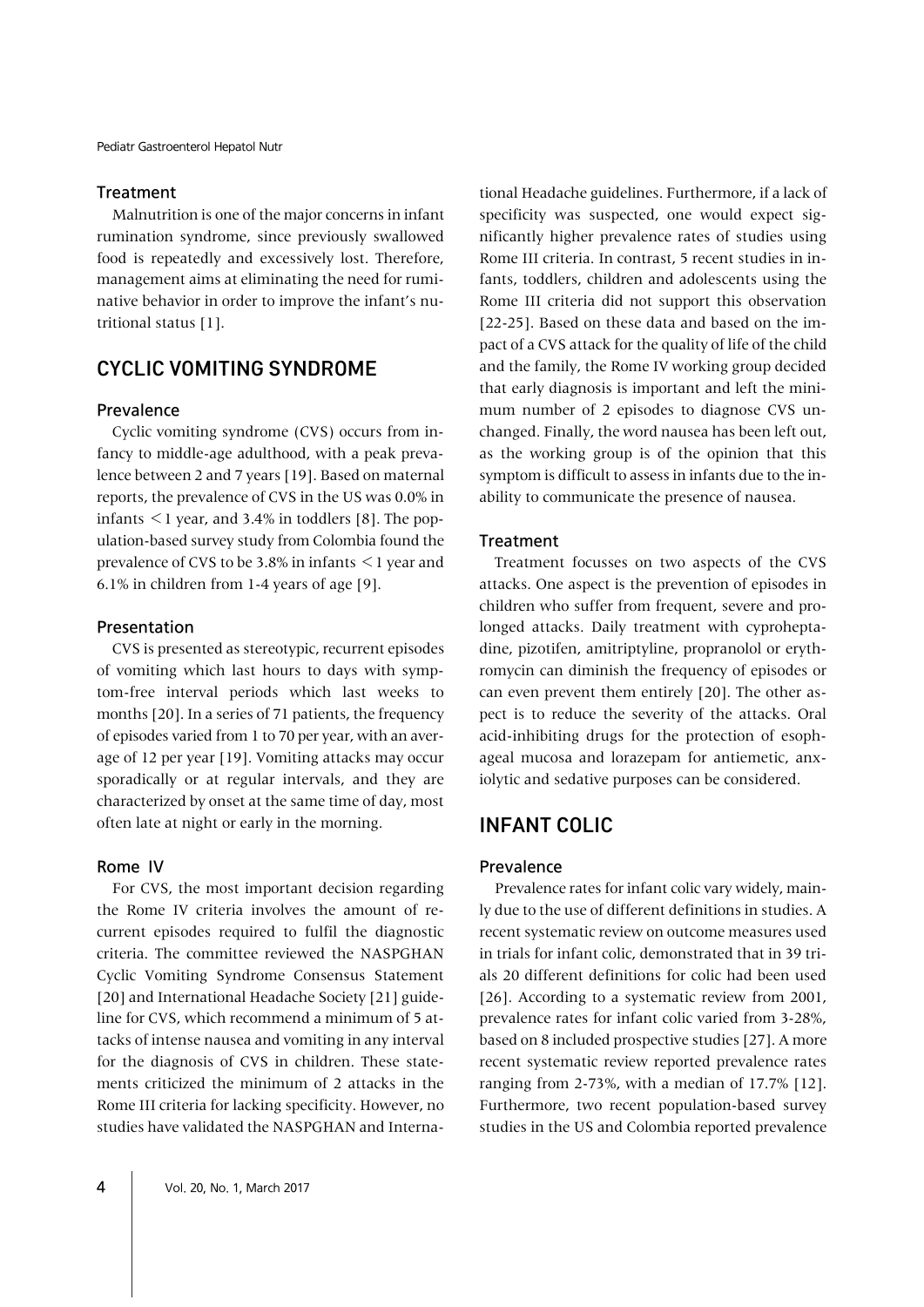rates of 5.9% and 10.4% respectively, based on the Rome III criteria [8,9]. One has to bear in mind that aside from the different definitions that are used, the prevalence of infant colic is affected by parental perception of the intensity and duration of crying episodes [28,29], methods used to collect data about crying, parents' well-being [30], and culturally dependent infant care practices [31].

### Presentation

Infant colic can be considered as a behavioral phenomenon in infants aged 1 to 4 months and involves long periods of inconsolable crying and hard-to-calm behavior. The crying occurs for no apparent cause and this is one of the main reasons it is distressing and worrisome for parents [32]. The term "colic" refers to unexplained and acute abdominal pain. It is often assumed by clinicians that crying in infant colic has a gastrointestinal cause and that is why children with infant colic are commonly referred to pediatric gastroenterologists [33,34]. However, whether infant colic truly has a gastrointestinal origin is debatable [35]. The pathophysiology of infant colic is incompletely understood, but it has been postulated that it is caused by various factors such as a disturbance of pathways in the central nervous system [36-39], psychosocial causes (e.g., inadequate infant-family relationship or parental anxiety) [40-42], or gastrointestinal-related causes as cow´s milk allergy, GER or motility disorders of the gastrointestinal tract [43]. Over the past decades, interest in the role of the microbiome in the pathophysiology of infant colic has rapidly increased. It has been suggested that altered microbiota affect gut motility and gas production, leading to colicky behavior [44]. Some studies have shown that the intestinal microbiota of infants with colic shows a lower microbiota diversity compared to healthy controls [45,46]. However, in most cases excessive crying remains unexplained and probably represents the upper end of the normal developmental "crying curve" of healthy infants [47-49]. In general, the crying of healthy babies increases after birth, reaches a peak around 5-6 weeks of gestational age and then declines at 3

months [29,49]. In less than 5% of children who present with inconsolable crying, an underlying organic disease is found [50]. Conclusively, it still uncertain whether infant colic reflects a normal developmental phenomenon, a central nervous system disbalance, an environmental disturbance or gastrointestinal discomfort. Nonetheless, it is a self-limiting disease that, in the absence of other alarming symptoms, should be treated with education and reassurance [51].

### Rome IV

A major revision has been made for the criteria of infant colic in Rome IV; the modified Wessel's criteria used in Rome III were abandoned. The modified Wessel's criteria required the crying to occur for more than 3 hours per day, on at least 3 days per week of the last week described by Wessel et al. [52] (hence these criteria were referred to as Wessel's rule of threes). The committee decided to exclude Wessel's rule of threes from the Rome IV criteria, as it was stated that a minimum of 3 hours per day was too arbitrary since no evidence exists that a child who cries 2 hours and 50 minutes per day differs from one who cries 3 hours per day [53]. Furthermore, in some cultures infants cry more than in others and this makes the criteria culturally dependent [31]. In addition, filling out behavior diaries for 7 days is considered to be intensive and time-consuming, hence it is a struggle for parents to complete them [1]. Another reason for abandoning Wessel's rule was the focus on crying amount instead of the prolonged, unsoothable character of the crying episodes, which has been demonstrated to distress caregivers [54]. Moreover, the term 'paroxysmal' is left out, since evidence is lacking to support that infant colic differs in sound and starts more abrupt compared to normal crying bouts [55,56]. Finally, the Rome IV committee decided to add two criteria that have to be fulfilled for the diagnosis of infant colic in clinical research. In a telephone or face-to-face consult with a researcher or clinician, parents have to report that their infant has cried or fussed for 3 or more hours per day, during 3 or more days in the preceding week.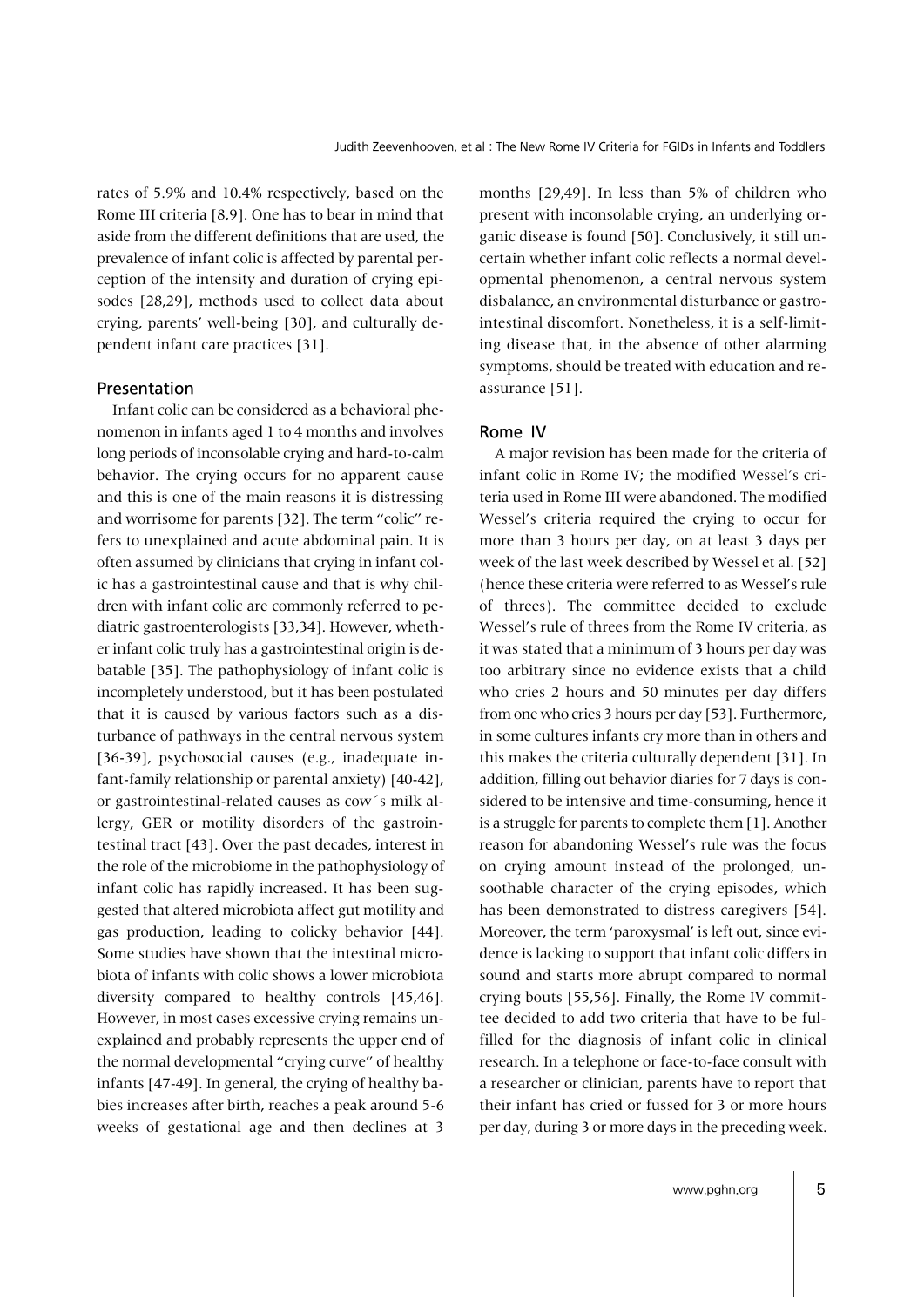In addition, parents have to keep a 24-hour behavior diary to confirm that the total amount of crying and fussing is more than 3 hours per 24 hours.

### **Treatment**

One of the most important goals of treatment for infant colic is to help caregivers cope with their infant's symptoms and to provide support for the infant-family relationship [57]. Following the crying, caregivers may develop frustrations and insecurities concerning their nurturing skills [58,59]. It is essential for clinicians to recognize this and to offer continuous support, in order to influence the way parents view their ability to care for the child [60].

Moreover, recent evidence for the treatment of infant colic with *Lactobacillus reuteri* DSM 17938 is promising. Several randomized controlled trials demonstrated a favorable effect of this probiotic strain in infants with colic compared to healthy controls [61,62]. However, another recent randomized double-blind controlled trial with a larger amount of participants did not show this advantage of *L*. *reuteri*  [63]. In addition, a systematic review reported that evidence for probiotic use for the management of infant colic, in particular in formula-fed infants, was lacking [64].

### FUNCTIONAL DIARRHEA

### Prevalence

Population-based survey studies utilizing the Rome III criteria have reported the prevalence of functional diarrhea in infants to be 2.4% in the US and 1.9% in Colombia [8,9]. For toddlers, the prevalence has been shown to be 6.4% in the US, whereas in children 1-4 years of age the prevalence was 0.5% in Colombia [8,9].

### Presentation

Despite having frequent unformed stools, children with functional diarrhea do not suffer from failure to thrive as long as the caloric intake is adequate. The child appears unperturbed by the frequent, loose stools and the symptoms resolve spontaneously by

the time the child reaches the school age. Functional diarrhea is therefore also called toddler's diarrhea. Dietary factors such as overfeeding, excessive fruit juice consumption, excessive carbohydrate (fructose) ingestion with low fat intake, and excessive sorbitol intake have been suggested to play a role in the pathophysiology of functional diarrhea.

### Rome IV

In Rome IV, the defecation frequency required for the diagnosis of functional diarrhea has changed from 3 to 4 stools per day, based on findings from the study by van Tilburg et al. [8] which showed that a frequency of 3 stools per day is common in young children. Moreover, the passing of stools during sleep has been abandoned because of its low specificity; 25% of mothers reported that their child passes stools in their sleep [8]. These changes will likely influence the results of future epidemiological studies.

### **Treatment**

Parents need to be educated and reassured; this condition is not harmful and is indeed self-limiting. It is recommended to evaluate fruit juice and fructose intake and to provide the parents with adequate dietary advice to normalize the child's diet. No medical interventions are needed.

### INFANT DYSCHEZIA

### Prevalence

According to the Rome III criteria, the prevalence of infant dyschezia in infants under 6 months of age has been reported to be 2.4% in the US and 3.2% in Colombia. A study in the Netherlands found that at the ages of 1 and 3 months, 3.9% and 0.9% infants, respectively, fulfilled the Rome III criteria for infant dyschezia. In the same study, 0.9% of 9-month old infants would have fulfilled the diagnostic criteria for infant dyschezia if the maximum age limit for this diagnosis had not been 6 months according to the Rome III criteria.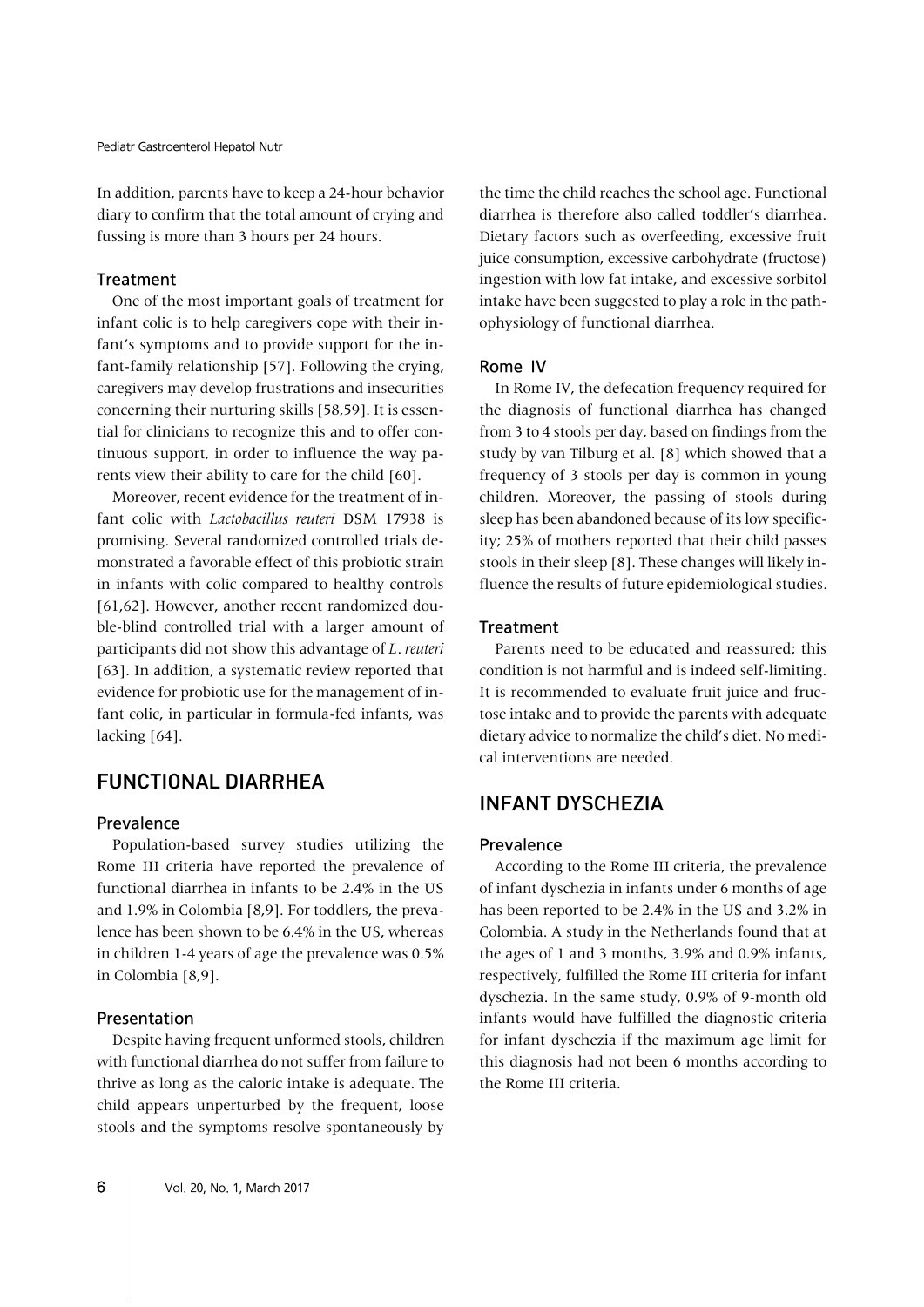### Presentation

Infant dyschezia is characterized by straining, screaming, crying, and turning red or purple in the face while making an effort to defecate in a child that has daily soft stools. These symptoms usually persist for 10-20 minutes, which can be distressing to parents. The underlying mechanism behind infant dyschezia is considered to be related to the failure to coordinate increased intra-abdominal pressure with relaxation of the pelvic floor muscles. Infant dyschezia is easily mistaken for constipation and it is important to distinguish between these two disorders.

### Rome IV

Based on the study by Kramer et al. [65], the age limit for this diagnosis has been modified and is now 9 months in Rome IV. Furthermore, straining and crying which are characteristic symptoms for infant dyschezia no longer have to be associated with successful defecation only, but may also be associated with unsuccessful passage of stools.

### **Treatment**

Since this behavior resolves spontaneously, effective reassurance is of key importance in the management of infant dyschezia and medical interventions are not necessary. Caregivers are advised to avoid rectal stimulation, since this may be disturbing for the child or may condition the child to wait for stimulation to defecate. There is no need for laxatives.

### FUNCTIONAL CONSTIPATION

### Prevalence

The reported prevalence of functional constipation in infants and toddlers varies between studies and ranges from 5% to 27% [8,9]. The prevalence in toddlers is frequently reported to be higher than in infants [8,9], which is in line with recent findings from a retrospective chart review study which described that the median age of onset of functional constipation in children was 2.3 years [66].

#### Presentation

The presentation of functional constipation may vary in young children. Symptoms may include hard, painful bowel movements and toddlers sometimes exhibit fecal incontinence. Withholding behavior is considered to play an important role in the pathophysiology of functional constipation in young children; unpleasant experiences with defecation (most notably painful defecation) may cause the child to voluntarily retain their stools to avoid this unpleasant experience. This can lead to a vicious cycle, where voluntary stool retention leads to increased water absorption from the feces and thereby harder stools and inherently more difficult and painful defecation.

### Rome IV

In Rome IV, a differentiation has now been made between children who are toilet trained and children who are not. This is especially relevant for the criterion of fecal incontinence and for the description of large stools. Furthermore, the criteria for infants and toddlers and those for children and adolescents have been adjusted to match one another in Rome IV.

#### Treatment

Non-pharmacological treatment for functional constipation consists of education, demystification, regular dietary advice (sufficient fiber and fluid intake) and in older children toilet training, a reward system and a stool diary [67]. It is important to reduce fear and, if possible, to make the child and parents understand the underlying pathophysiological mechanisms and the need to learn how to recognize these in daily life. If a fecal mass is suspected to be present, disimpaction should be attempted, followed by maintenance treatment with laxatives. For both the disimpaction phase and the maintenance phase, polyethylene glycol is the primary preferred medication [68].

### PAIN

Pain is an important component of many FGIDs in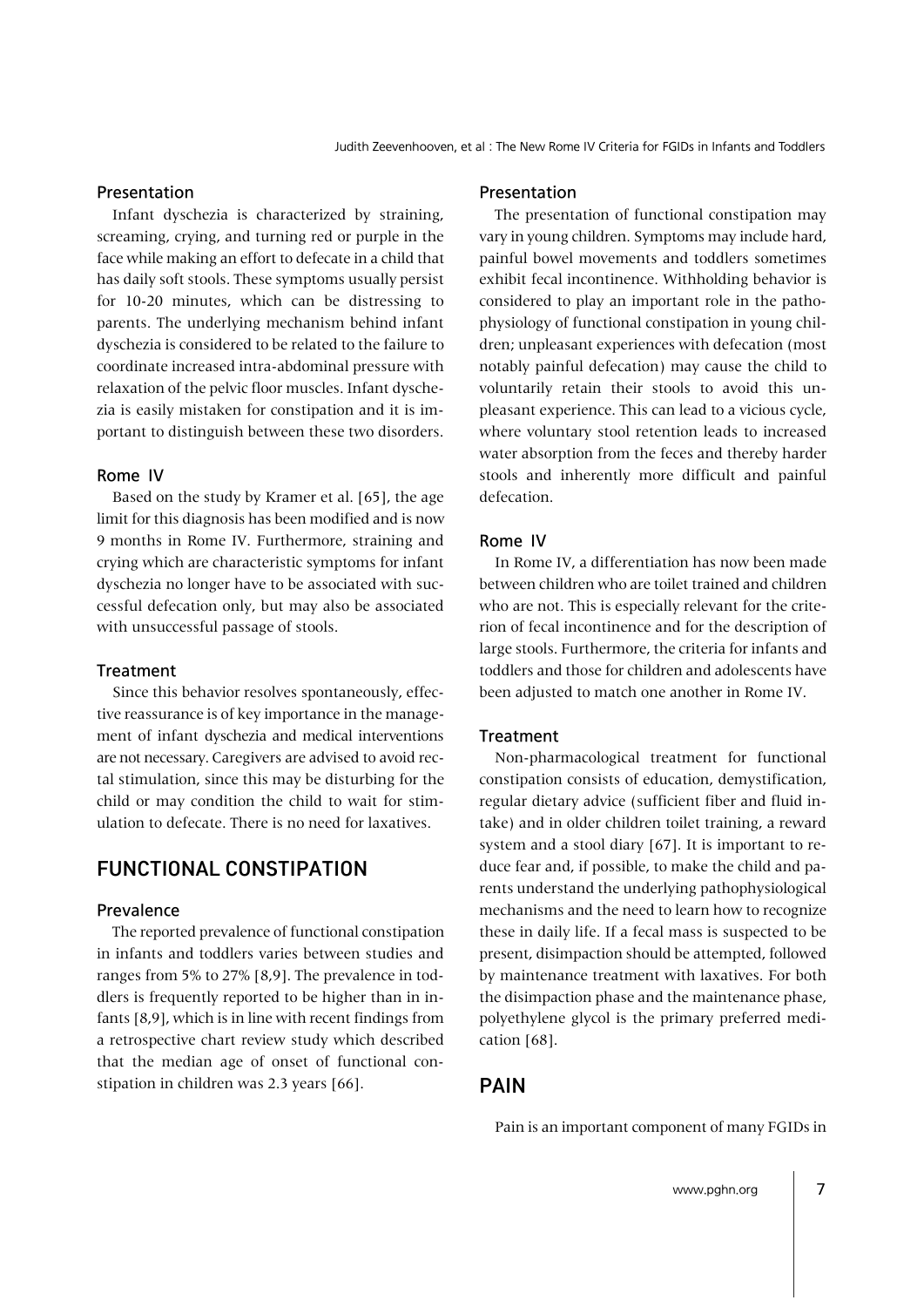neonates and toddlers. A better understanding of the neurodevelopment of nociception, the various factors that are involved in pain experience, and methods of pain assessment in infants and toddlers is essential for the clinician who encounters functional pain in this age group. The traditional acute pain model, which describes pain as a signal following anatomic or biochemical pathology, is not suitable for the management of functional pain, in which the pain does not function as a warning of a demonstrable anatomic or biochemical substrate but where there is a dysfunction in the mechanisms involved in pain perception. Moreover, this model does not consider the influence of other elements on the interpretation and response to nociceptive information, such as psychosocial factors, environmental factors, genetic predisposition and impaired pain regulatory systems [69].

#### Development

The development of nociceptive systems starts as early as the prenatal period, with the development of cutaneous innervation in infants with a gestational age of 8 weeks. Between 10 and 15 weeks of gestational age, afferent synapses to the spinal cord develop and the spinal cord is laminated. Thalamocortical pathways begin to function around 30 weeks of gestational age and at this moment the infant is capable to perceive pain [70-72]. In early life, the pain threshold is low and this threshold increases with age. In combination with a decreased inhibitory control for modulating pain experiences, infants may experience painful stimuli more intense than older children [72,73]. On the long-term, painful experiences in newborn infants may result in prolonged alterations in pain processing mechanisms, which may result in visceral hyperalgesia at a later age [71,74,75]. This is considered to be an important pathophysiological mechanism underlying functional abdominal pain.

### Pain assessment

Several pain scoring instruments for adults and older children exist, which typically rely on self-re-

port of pain on a numeric rating scale [76]. For younger children, modified rating scales with pain faces instead of numbers are used [77]. However, infants and most toddlers are not capable of scaling their pain and link an internal sensation to an associated image of a face on these scales. Despite the help caregivers provide by translating perceptions of their child's discomfort, it is a challenge for clinicians to assess pain directly from the child. Certain techniques, such as the evaluation of physiological factors (heart rate, blood pressure, oxygen saturation) and behaviors associated with pain (facial expressions, motoric behavior, crying), have been developed to support the clinician [1]. However, a study on behavioral pain assessment with infrared spectroscopy in pre-term babies who underwent heel stick procedures demonstrated that one-third of the babies showed evidence of a cortical hemodynamic response associated with pain while lacking an externally observable behavioral response. Consequently, the authors suggested that the available techniques for clinical assessment of pain in children might be inadequate [78]. The assessment of chronic pain compared to acute pain is even more difficult, since many of the expected behaviors related to (acute) pain might not be present in patients chronic pain. Unfortunately, no instruments are available at the moment for the assessment of pain by infants and toddlers.

### **CONCLUSION**

In Rome IV, the diagnostic criteria for FGIDs in infants and toddlers have been refined. These revisions are expected to improve clinical care in infants and toddlers with FGIDs. Adequate diagnoses will enable choosing the appropriate treatment, which is expected to result in an improvement in the clinical outcomes of these patients. Furthermore, these internationally accepted criteria should be adhered to in future medical research, to establish homogeneity in study design, which enables comparison of study results.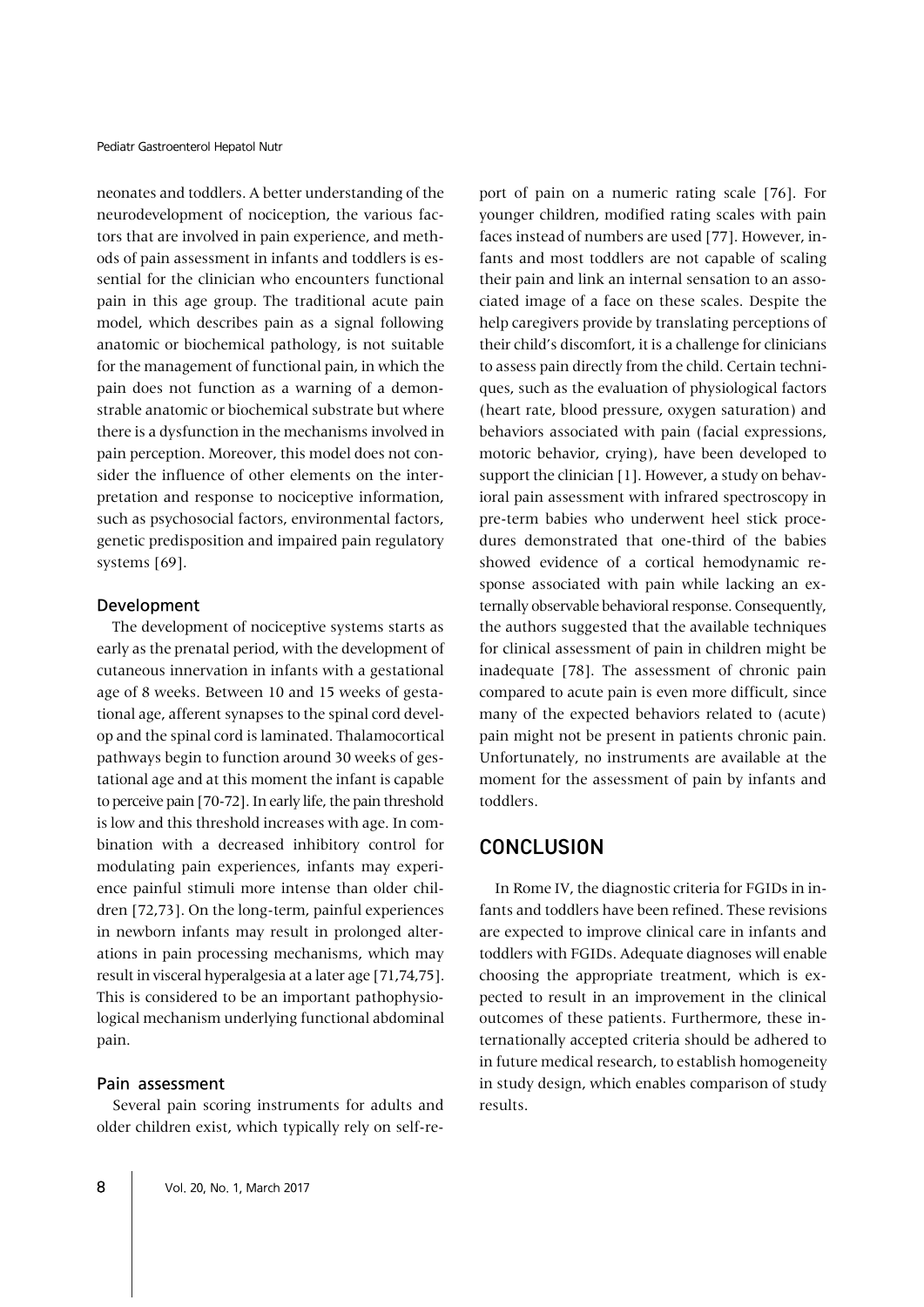### ACKNOWLEDGEMENTS

M.A. Benninga was part of the pediatric working committee of the Rome Foundation which developed the Rome IV criteria for infants and toddlers discussed in this review. M.A. Benninga is a scientific consultant for Shire, Sucampo, Astrazeneca, Norgine, Zeria, Coloplast, Danone, Friesland Campina, Sensus, Novalac. The authors report no other relevant potential conflicts of interest.

### **REFERENCES**

- 1. Benninga MA, Faure C, Hyman PE, St James Roberts I, Schechter NL, Nurko S. Childhood functional gastrointestinal disorders: neonate/toddler. Gastroenterology 2016;150:1443-55.e2.
- 2. Drossman DA. Functional gastrointestinal disorders: history, pathophysiology, clinical features and Rome IV. Gastroenterology 2016;150:1262-79.e2.
- 3. Rasquin-Weber A, Hyman PE, Cucchiara S, Fleisher DR, Hyams JS, Milla PJ, et al. Childhood functional gastrointestinal disorders. Gut 1999;45 Suppl 2:II60-8.
- 4. Drossman DA. The functional gastrointestinal disorders and the Rome III process. Gastroenterology 2006;130:1377-90.
- 5. Hyman PE, Milla PJ, Benninga MA, Davidson GP, Fleisher DF, Taminiau J. Childhood functional gastrointestinal disorders: neonate/toddler. Gastroenterology 2006;130:1519-26.
- 6. Rasquin A, Di Lorenzo C, Forbes D, Guiraldes E, Hyams JS, Staiano A, et al. Childhood functional gastrointestinal disorders: child/adolescent. Gastroenterology 2006;130:1527-37.
- 7. Ferreira-Maia AP, Matijasevich A, Wang YP. Epidemiology of functional gastrointestinal disorders in infants and toddlers: a systematic review. World J Gastroenterol 2016;22:6547-58.
- 8. van Tilburg MA, Hyman PE, Walker L, Rouster A, Palsson OS, Kim SM, et al. Prevalence of functional gastrointestinal disorders in infants and toddlers. J Pediatr 2015;166:684-9.
- 9. Chogle A, Velasco-Benitez CA, Koppen IJ, Moreno JE, Ramírez Hernández CR, Saps M. A population-based study on the epidemiology of functional gastrointestinal disorders in young children. J Pediatr 2016;179:139- 43.e1.
- 10. Osatakul S, Sriplung H, Puetpaiboon A, Junjana CO, Chamnongpakdi S. Prevalence and natural course of

gastroesophageal reflux symptoms: a 1-year cohort study in Thai infants. J Pediatr Gastroenterol Nutr 2002;34:63-7.

- 11. Nelson SP, Chen EH, Syniar GM, Christoffel KK. Prevalence of symptoms of gastroesophageal reflux during infancy. A pediatric practice-based survey. Pediatric Practice Research Group. Arch Pediatr Adolesc Med 1997;151:569-72.
- 12. Vandenplas Y, Abkari A, Bellaiche M, Benninga M, Chouraqui JP, Çokura F, et al. Prevalence and health outcomes of functional gastrointestinal symptoms in infants from birth to 12 months of age. J Pediatr Gastroenterol Nutr 2015;61:531-7.
- 13. Vandenplas Y, Rudolph CD, Di Lorenzo C, Hassall E, Liptak G, Mazur L, et al. Pediatric gastroesophageal reflux clinical practice guidelines: joint recommendations of the North American Society for Pediatric Gastroenterology, Hepatology, and Nutrition (NASPGHAN) and the European Society for Pediatric Gastroenterology, Hepatology, and Nutrition (ESPGHAN). J Pediatr Gastroenterol Nutr 2009;49:498-547.
- 14. Horvath A, Dziechciarz P, Szajewska H. The effect of thickened-feed interventions on gastroesophageal reflux in infants: systematic review and meta-analysis of randomized, controlled trials. Pediatrics 2008;122: e1268-77.
- 15. Vandenplas Y, Leluyer B, Cazaubiel M, Housez B, Bocquet A. Double-blind comparative trial with 2 antiregurgitation formulae. J Pediatr Gastroenterol Nutr 2013;57:389-93.
- 16. van Wijk MP, Benninga MA, Davidson GP, Haslam R, Omari TI. Small volumes of feed can trigger transient lower esophageal sphincter relaxation and gastroesophageal reflux in the right lateral position in infants. J Pediatr 2010;156:744-8, 748.e1.
- 17. Task Force on Sudden Infant Death Syndrome, Moon RY. SIDS and other sleep-related infant deaths: expansion of recommendations for a safe infant sleeping environment. Pediatrics 2011;128:e1341-67.
- 18. Fleisher DR. Infant rumination syndrome: report of a case and review of the literature. Am J Dis Child 1979;133:266-9.
- 19. Fleisher DR, Matar M. The cyclic vomiting syndrome: a report of 71 cases and literature review. J Pediatr Gastroenterol Nutr 1993;17:361-9.
- 20. Li BU, Lefevre F, Chelimsky GG, Boles RG, Nelson SP, Lewis DW, et al. North american society for pediatric gastroenterology, hepatology, and nutrition consensus statement on the diagnosis and management of cyclic vomiting syndrome. J Pediatr Gastroenterol Nutr 2008;47:379-93.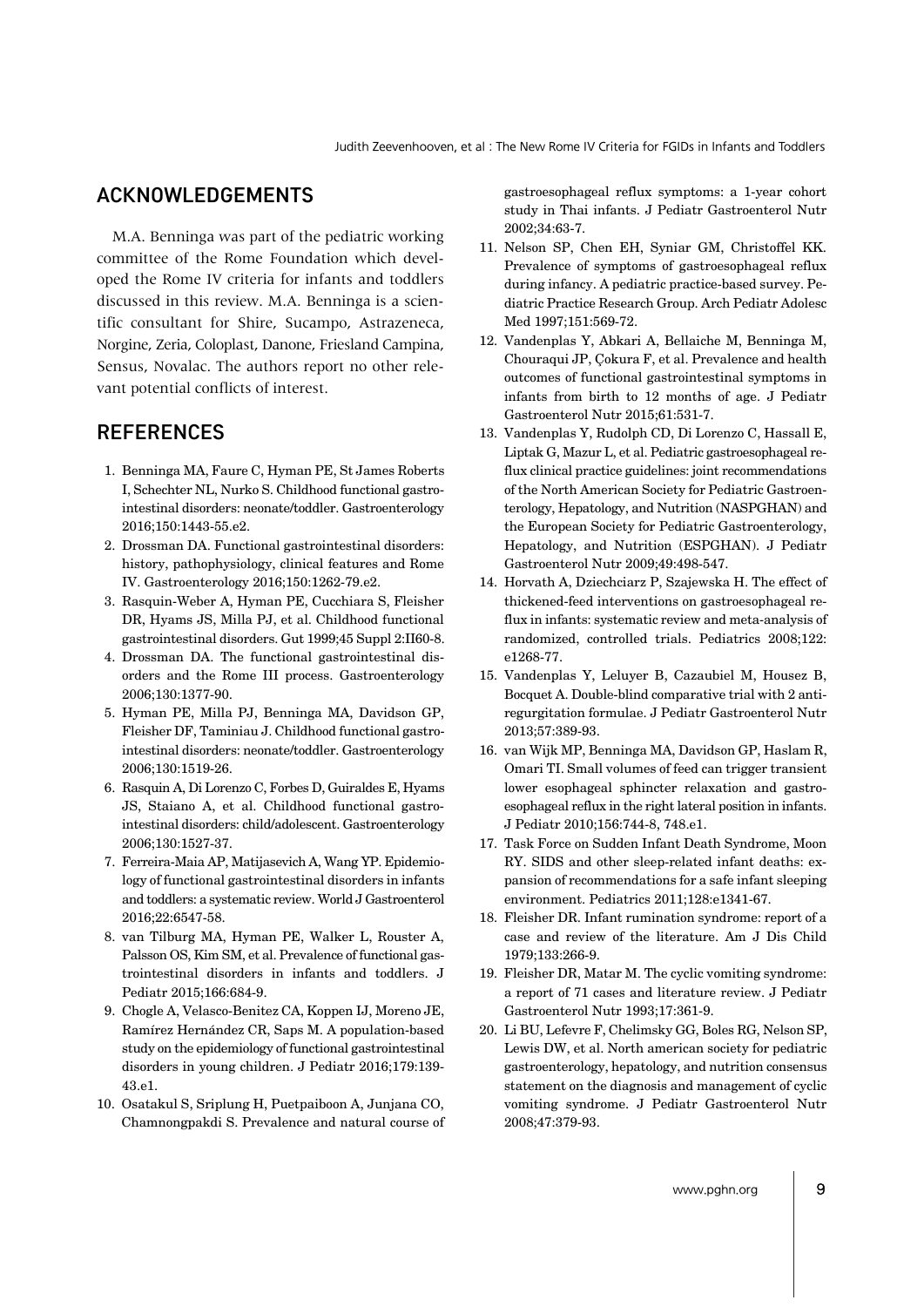Pediatr Gastroenterol Hepatol Nutr

- 21. Headache Classification Committee of the International Headache Society (IHS). The international classification of headache disorders, 3rd edition (beta version). Cephalalgia 2013;33:629-808.
- 22. Saps M, Adams P, Bonilla S, Chogle A, Nichols-Vinueza D. Parental report of abdominal pain and abdominal pain-related functional gastrointestinal disorders from a community survey. J Pediatr Gastroenterol Nutr 2012;55:707-10.
- 23. Saps M, Nichols-Vinueza DX, Rosen JM, Velasco-Benítez CA. Prevalence of functional gastrointestinal disorders in Colombian school children. J Pediatr 2014;164:542-5.e1.
- 24. Devanarayana NM, Adhikari C, Pannala W, Rajindrajith S. Prevalence of functional gastrointestinal diseases in a cohort of Sri Lankan adolescents: comparison between Rome II and Rome III criteria. J Trop Pediatr 2011;57:34-9.
- 25. Lewis ML, Palsson OS, Whitehead WE, van Tilburg MA. Prevalence of functional gastrointestinal disorders in children and adolescents. J Pediatr 2016; 177:39-43.e3.
- 26. Steutel NF, Benninga MA, Langendam MW, de Kruijff I, Tabbers MM. Reporting outcome measures in trials of infant colic. J Pediatr Gastroenterol Nutr 2014; 59:341-6.
- 27. Lucassen PL, Assendelft WJ, van Eijk JT, Gubbels JW, Douwes AC, van Geldrop WJ. Systematic review of the occurrence of infantile colic in the community. Arch Dis Child 2001;84:398-403.
- 28. James-Roberts IS, Conroy S, Wilsher K. Clinical, developmental and social aspects of infant crying and colic. Infant Child Dev 1995;4:177-89.
- 29. St James-Roberts I, Halil T. Infant crying patterns in the first year: normal community and clinical findings. J Child Psychol Psychiatry 1991;32:951-68.
- 30. Rautava P, Helenius H, Lehtonen L. Psychosocial predisposing factors for infantile colic. BMJ 1993;307: 600-4.
- 31. Wolke D. Behavioural treatment of prolonged infant crying: evaluation, methods, and a proposal. In: Barr RG, St James-Roberts I, Keefe MR, eds. New evidence on unexplained early infant crying: its origins, nature and management. Skillman, NJ: Johnson & Johnson Pediatric Institute, 2001:187-208.
- 32. Barr RG, St. James-Roberts I, Keefe MR. New evidence on unexplained early infant crying: its origins, nature and management. Skillman, NJ: Johnson & Johnson Pediatric Institute, 2001.
- 33. Treem WR. Infant colic. A pediatric gastroenterologist's perspective. Pediatr Clin North Am 1994;41:

1121-38.

- 34. Treem WR. Assessing crying complaints: the interaction with gastroesophageal reflux and cow's milk protein intolerance. In: New evidence on unexplained early infant crying: its origins, nature and management. Skillman, NJ: Johnson & Johnson Pediatric Institute, 2001:165-76.
- 35. Shamir R. Infant colic and functional gastrointestinal disorders: is there more than a "gut feeling"? J Pediatr Gastroenterol Nutr 2013;57:S1-2.
- 36. Barr RG, Young SN, Wright JH, Gravel R, Alkawaf R. Differential calming responses to sucrose taste in crying infants with and without colic. Pediatrics 1999;103:e68.
- 37. Lester BM, Boukydis CZ, Garcia-Coll CT, Hole WT. Colic for developmentalists. Infant Ment Health J 1990;11:321-33.
- 38. DeSantis A, Coster W, Bigsby R, Lester B. Colic and fussing in infancy, and sensory processing at 3 to 8 years of age. Infant Ment Health J 2004;25:522-39.
- 39. Milidou I, Søndergaard C, Jensen MS, Olsen J, Henriksen TB. Gestational age, small for gestational age, and infantile colic. Paediatr Perinat Epidemiol 2014;28: 138-45.
- 40. Douglas P, Hill P. Managing infants who cry excessively in the first few months of life. BMJ 2011;343:d7772.
- 41. Talge NM, Neal C, Glover V; Early Stress, Translational Research and Prevention Science Network: Fetal and Neonatal Experience on Child and Adolescent Mental Health. Antenatal maternal stress and longterm effects on child neurodevelopment: how and why? J Child Psychol Psychiatry 2007;48:245-61.
- 42. van den Berg MP, van der Ende J, Crijnen AA, Jaddoe VW, Moll HA, Mackenbach JP, et al. Paternal depressive symptoms during pregnancy are related to excessive infant crying. Pediatrics 2009;124:e96-103.
- 43. Indrio F, Riezzo G, Raimondi F, Di Mauro A, Francavilla R. Gut motility alterations in neonates and young infants. J Pediatr Gastroenterol Nutr 2013;57:S9-11.
- 44. Gupta SK. Is colic a gastrointestinal disorder? Curr Opin Pediatr 2002;14:588-92.
- 45. Rhoads JM, Fatheree NY, Norori J, Liu Y, Lucke JF, Tyson JE, et al. Altered fecal microflora and increased fecal calprotectin in infants with colic. J Pediatr 2009; 155:823-8.e1.
- 46. de Weerth C, Fuentes S, Puylaert P, de Vos WM. Intestinal microbiota of infants with colic: development and specific signatures. Pediatrics 2013;131:e550-8.
- 47. Nooitgedagt JE, Zwart P, Brand PL. Causes, treatment and clinical outcome in infants admitted because of excessive crying to the paediatric department of the Isala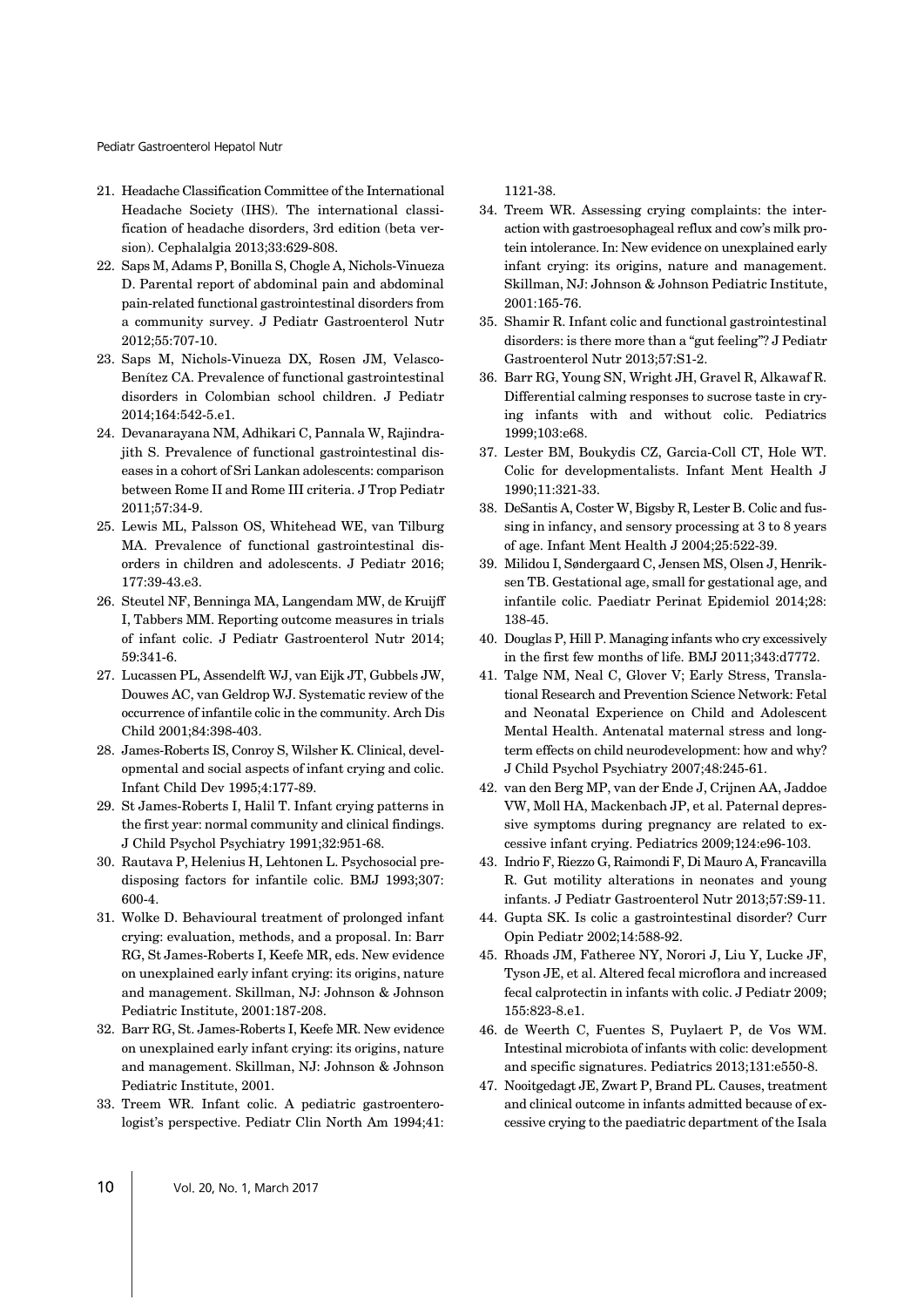clinics, Zwolle, the Netherlands, 1997/'03. Ned Tijdschr Geneeskd 2005;149:472-7.

- 48. Lucassen PL, Assendelft WJ, Gubbels JW, van Eijk JT, van Geldrop WJ, Neven AK. Effectiveness of treatments for infantile colic: systematic review. BMJ 1998;316:1563-9.
- 49. Barr RG. The normal crying curve: what do we really know? Dev Med Child Neurol 1990;32:356-62.
- 50. Freedman SB, Al-Harthy N, Thull-Freedman J. The crying infant: diagnostic testing and frequency of serious underlying disease. Pediatrics 2009;123:841-8.
- 51. Shamir R, St James-Roberts I, Di Lorenzo C, Burns AJ, Thapar N, Indrio F, et al. Infant crying, colic, and gastrointestinal discomfort in early childhood: a review of the evidence and most plausible mechanisms. J Pediatr Gastroenterol Nutr 2013;57 Suppl 1:S1-45.
- 52. Wessel MA, Cobb JC, Jackson EB, Harris GS Jr, Detwiler AC. Paroxysmal fussing in infancy, sometimes called colic. Pediatrics 1954;14:421-35.
- 53. Barr RG. Excessive crying. In: Sameroff AJ, Lewis M, Miller SM, eds. Handbook of developmental psychopathology. 2nd ed. New York: Kluwer Academic/Plenum Publishers, 2000:327-50.
- 54. Fujiwara T, Barr RG, Brant R, Barr M. Infant distress at five weeks of age and caregiver frustration. J Pediatr 2011;159:425-30.e1-2.
- 55. Gustafson G, Wood R, Green J. Can we hear the causes of infants' crying? In: Barr RG, Hopkins B, Green JA, eds. Crying as a sign, a symptom, and a signal. London: Mac Keith Press, 2000:8-22.
- 56. James-Roberts IS, Conroy S, Wilsher K. Bases for maternal perceptions of infant crying and colic behaviour. Arch Dis Child 1996;75:375-84.
- 57. Meyer EC, Coll CT, Lester BM, Boukydis CF, McDonough SM, Oh W. Family-based intervention improves maternal psychological well-being and feeding interaction of preterm infants. Pediatrics 1994;93: 241-6.
- 58. Vik T, Grote V, Escribano J, Socha J, Verduci E, Fritsch M, et al. Infantile colic, prolonged crying and maternal postnatal depression. Acta Paediatr 2009;98:1344-8.
- 59. Kurth E, Kennedy HP, Spichiger E, Hösli I, Stutz EZ. Crying babies, tired mothers: what do we know? A systematic review. Midwifery 2011;27:187-94.
- 60. Murray L, Cooper P. The impact of irritable infant behavior on maternal mental state: a longitudinal study and a treatment trial. In: Barr RG, St James-Roberts I, Keefe MR, eds. New evidence on unexplained early infant crying: its origins, nature and management. Skillman, NJ: Johnson & Johnson Pediatric Institute, 2001:149-64.
- 61. Savino F, Cordisco L, Tarasco V, Palumeri E, Calabrese R, Oggero R, et al. Lactobacillus reuteri DSM 17938 in infantile colic: a randomized, double-blind, placebo-controlled trial. Pediatrics 2010;126:e526-33.
- 62. Szajewska H, Gyrczuk E, Horvath A. Lactobacillus reuteri DSM 17938 for the management of infantile colic in breastfed infants: a randomized, double-blind, placebo-controlled trial. J Pediatr 2013;162:257-62.
- 63. Sung V, Hiscock H, Tang ML, Mensah FK, Nation ML, Satzke C, et al. Treating infant colic with the probiotic Lactobacillus reuteri: double blind, placebo controlled randomised trial. BMJ 2014;348:g2107.
- 64. Sung V, Collett S, de Gooyer T, Hiscock H, Tang M, Wake M. Probiotics to prevent or treat excessive infant crying: systematic review and meta-analysis. JAMA Pediatr 2013;167:1150-7.
- 65. Kramer EA, den Hertog-Kuijl JH, van den Broek LM, van Leengoed E, Bulk AM, Kneepkens CM, et al. Defecation patterns in infants: a prospective cohort study. Arch Dis Child 2015;100:533-6.
- 66. Malowitz S, Green M, Karpinski A, Rosenberg A, Hyman PE. Age of onset of functional constipation. J Pediatr Gastroenterol Nutr 2016;62:600-2.
- 67. Koppen IJ, Lammers LA, Benninga MA, Tabbers MM. Management of functional constipation in children: therapy in practice. Paediatr Drugs 2015;17:349-60.
- 68. Tabbers MM, DiLorenzo C, Berger MY, Faure C, Langendam MW, Nurko S, et al. Evaluation and treatment of functional constipation in infants and children: evidence-based recommendations from ESPGHAN and NASPGHAN. J Pediatr Gastroenterol Nutr 2014; 58:258-74.
- 69. von Baeyer CL, Champion GD. Commentary: multiple pains as functional pain syndromes. J Pediatr Psychol 2011;36:433-7.
- 70. Lee SJ, Ralston HJ, Drey EA, Partridge JC, Rosen MA. Fetal pain: a systematic multidisciplinary review of the evidence. JAMA 2005;294:947-54.
- 71. Fitzgerald M. The development of nociceptive circuits. Nat Rev Neurosci 2005;6:507-20.
- 72. Lowery CL, Hardman MP, Manning N, Hall RW, Anand KJ, Clancy B. Neurodevelopmental changes of fetal pain. Semin Perinatol 2007;31:275-82.
- 73. Fitzgerald M, Walker SM. Infant pain management: a developmental neurobiological approach. Nat Clin Pract Neurol 2009;5:35-50.
- 74. Chitkara DK, van Tilburg MA, Blois-Martin N, Whitehead WE. Early life risk factors that contribute to irritable bowel syndrome in adults: a systematic review. Am J Gastroenterol 2008;103:765-74; quiz 775.
- 75. Gebhart GF. Pathobiology of visceral pain: molecular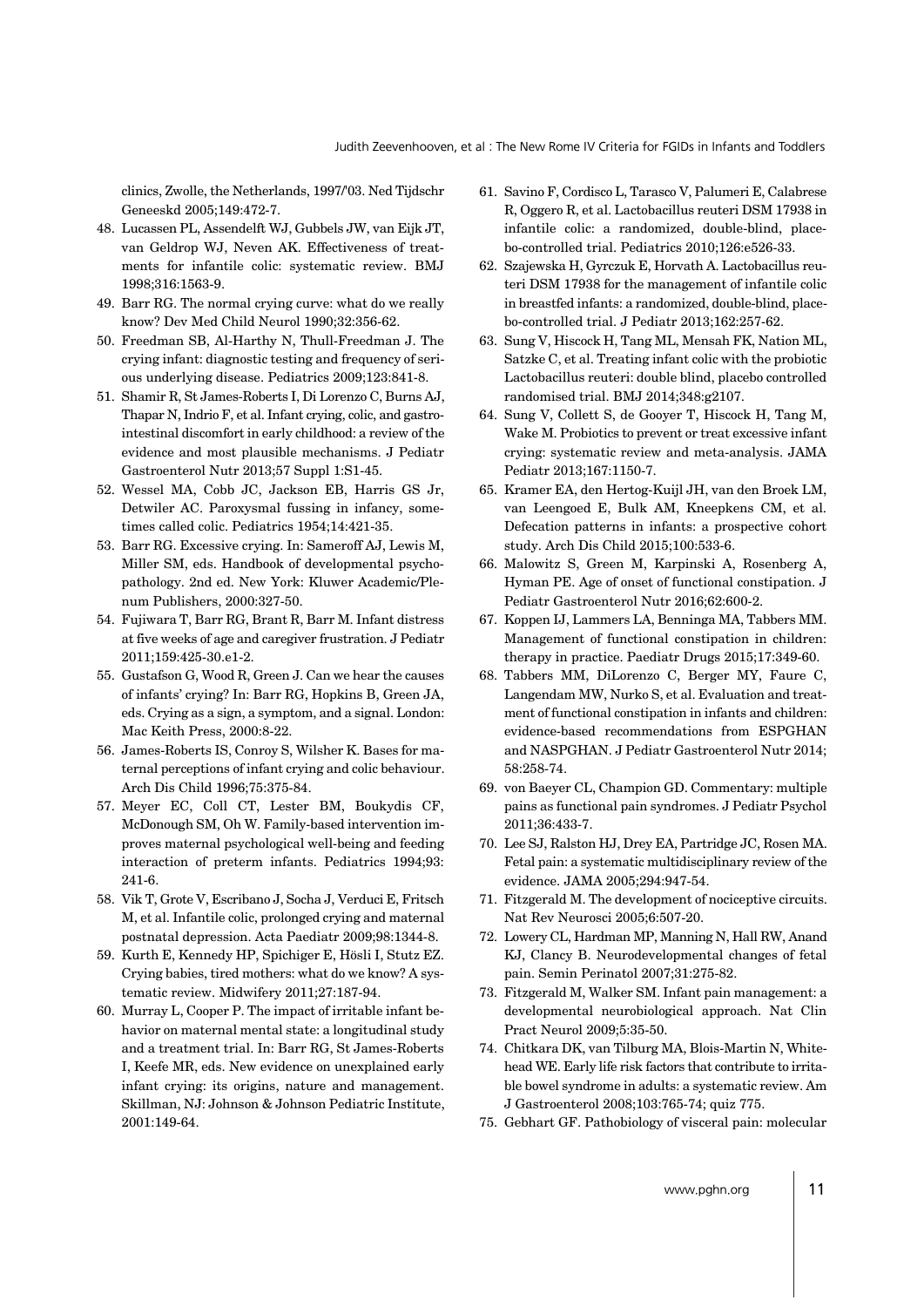Pediatr Gastroenterol Hepatol Nutr

mechanisms and therapeutic implications IV. Visceral afferent contributions to the pathobiology of visceral pain. Am J Physiol Gastrointest Liver Physiol 2000; 278:G834-8.

76. Hjermstad MJ, Fayers PM, Haugen DF, Caraceni A, Hanks GW, Loge JH, et al. Studies comparing numerical rating scales, verbal rating scales, and visual analogue scales for assessment of pain intensity in adults:

a systematic literature review. J Pain Symptom Manage 2011;41:1073-93.

- 77. Tomlinson D, von Baeyer CL, Stinson JN, Sung L. A systematic review of faces scales for the self-report of pain intensity in children. Pediatrics 2010;126:e1168-98.
- 78. Slater R, Cantarella A, Gallella S, Worley A, Boyd S, Meek J, et al. Cortical pain responses in human infants. J Neurosci 2006;26:3662-6.